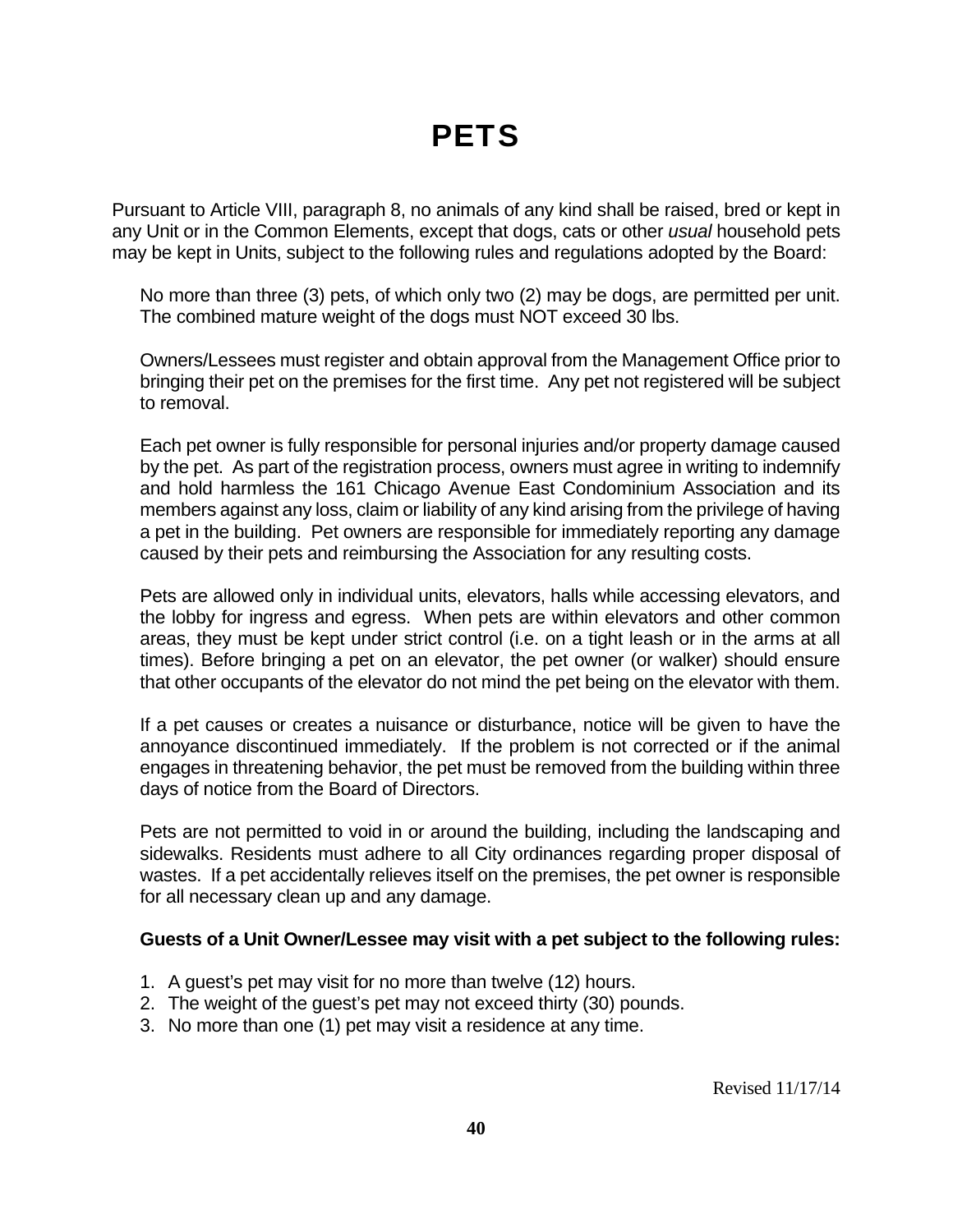4. The guest's pet must be registered (in and out) at the Lobby Attendant desk.

The Unit Owner/Lessee is fully responsible for personal injuries and/or property damage caused by their guest's pet.

The Association recognizes and appreciates the companionship and pleasure your pet may add to your life. With that ownership comes responsibility for the actions of your pet. For the sake and consideration of your neighbors, please abide by the rules.

Revised 11/17/14